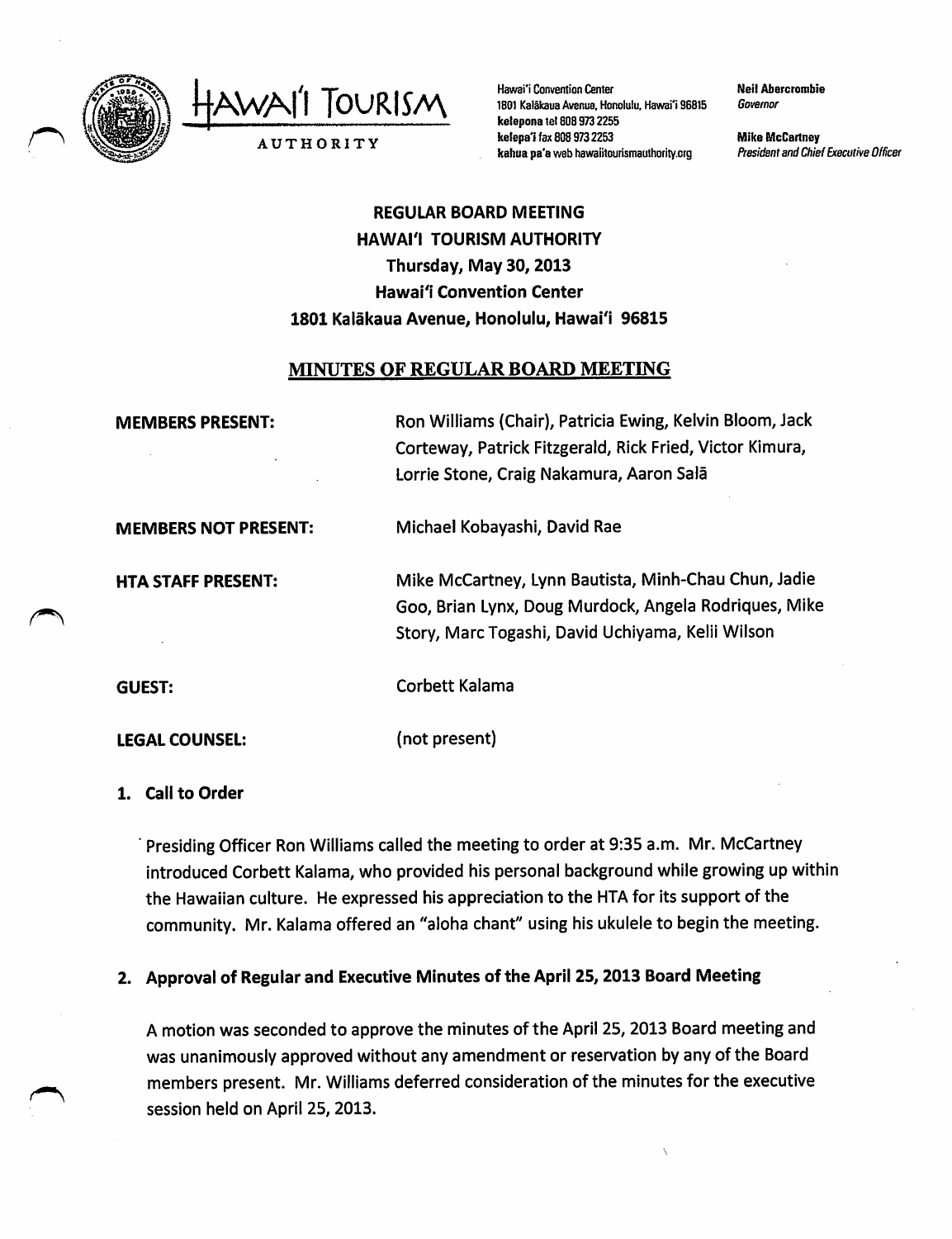## 3. Report of the Chief Executive Officer Relating to the Implementation of the State Tourism Strategic Plan Initiatives and Staffs' Current Assessment of the Major Market Areas

Mr. Williams and Mr. McCartney discussed their respective observations and experiences during the blessing of the Hokulea voyaging canoe before it departs on a worldwide voyage partially funded by HTA. Mr. Williams noted that the Hokulea was a "gift" from Hawai'i to the world and that it shows what Hawai'i is all about.

Mr. McCartney discussed the visitor arrivals and expenditures data and noted that current levels remain ''steady'' and is built upon a "strong" foundation in 2012. Although the growth in 2013 may not be as "robust" in comparison to the previous year, the current level of arrivals and expenditures is at a "very good place" to continue supporting Hawai'i's economy.

Mr. McCartney continued with his report by discussing various "highlights" after the 2013 Legislative session. He stated that a copy of Legislative Highlights would be provided to the Board. He further added that he would be providing a list of the 25 most important projects that HTA would be working on "in the second, third, and fourth quarters."

Mr. Fried asked if there was any new progress on additional international flights to Kona. Mr. McCartney responded that we are working on developing charters and meeting with the federal customs and border protection office to increase its airport staffing levels. Mr. Uchiyama discussed the potential additional direct flights that could be flying into the Kona International Airport but were blocked because the customs and border protection office would not allow a waiver of the required airport staffing. He hoped this issue would be resolved by winter when the charter flights using the new 787 planes are being scheduled. Hopefully, scheduled service would begin if the charter flights were successful.

#### 4. Review of Recent and Upcoming Permitted interactions

In response to a request from Mr. Murdock, no Board member reported any recent or upcoming permitted interaction with another member.

At this time, Mr. McCartney requested as part of his CEO Report for an opportunity to present a three-minute "rough cut" video that was produced with the intention of promoting Hawai'i's host culture and noting that "the stronger the host culture, the better the visitor will be." The video will not be marketing collateral, but will be shared at

 $\overline{2}$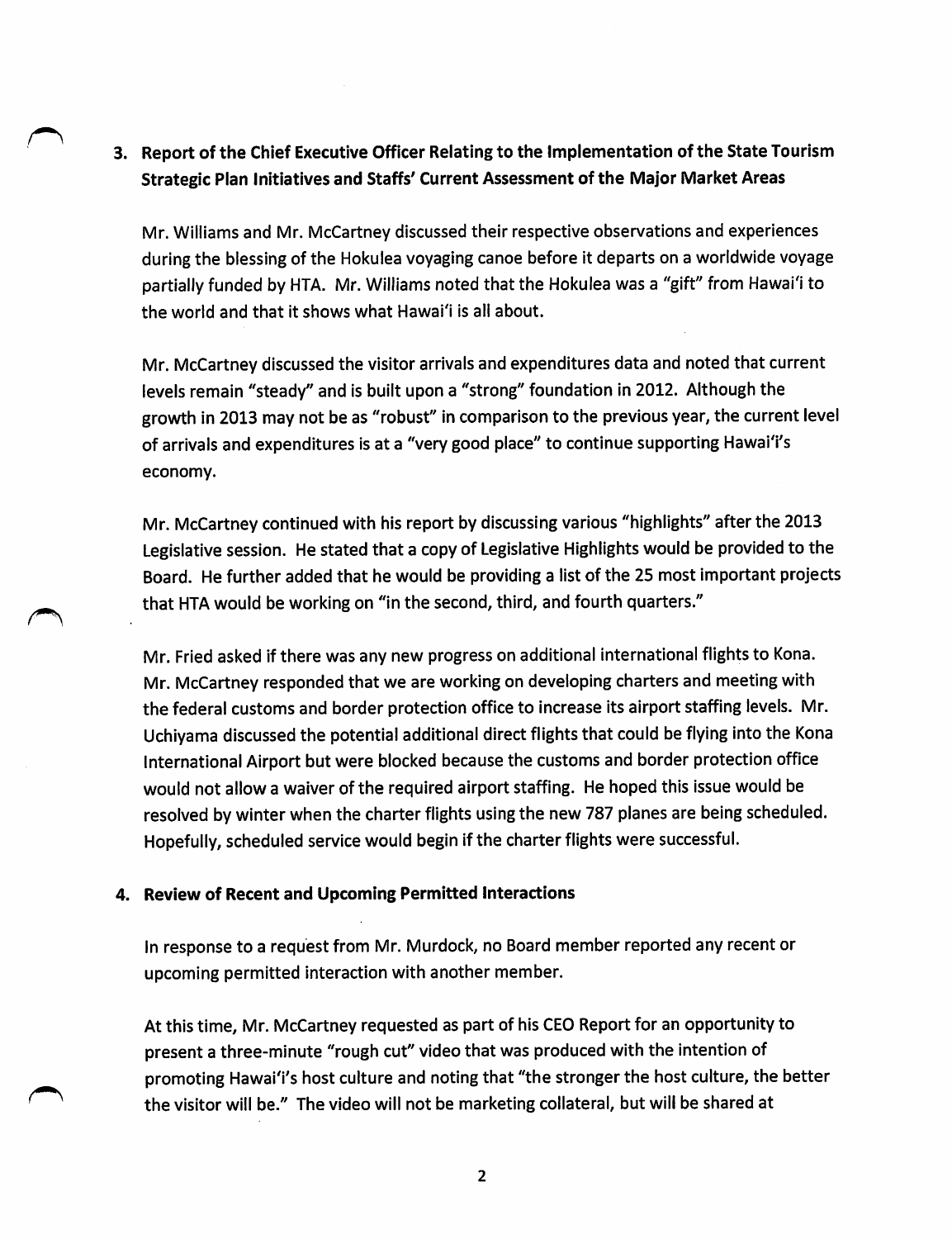community meetings and "with friends." The video is an effort by HTA to promote tourism for Hawai'i within our own community and not just in the various major markets. Mr. Sala discussed his notion of the visitor industry as being based on "reciprocation" and "sharing." It is also based on an encounter between two cultures and there has been a mutual understanding of expectations.

#### 5. Presentation and Discussion on Visitor Statistics

Ms. Chun provided a PowerPoint presentation of "Current Visitor Data" as of April 2013 dated May 30, 2013. She referred to a copy of the presentation that were included in the Board folder for this meeting and previously distributed to the Board members. Ms. Chun also referred for discussion the "HTA Key Performance Indicators Dashboard" that was also included in the Board folder previously distributed to Board members.

Ms. Chun noted the following overview of visitor data year to date: visitors contributed \$42 million per day; there was a 6.3 % increase in total visitor expenditures to \$5 billion as compared to the target of \$5.4 billion; and, arrivals were up 6.1% and is consistent with the target. She further noted the following for April 2013: there was a 1.8% increase in visitor expenditures to \$1.1 billion; total arrivals 666,959 visitors and representing a 3.1% growth; that on a average day there were 193,853 visitors representing a 1.4% increase as compared to April 2012; and, daily spending was \$191 per person which was unchanged from April 2012. Ms. Chun emphasized that the April 2013 visitor data was affected by a shift in the Easter vacation schedule. This year spring break was in the last week of March while the spring break last year was in the first week of April.

Ms. Chun discussed in further detail the year to date actual results as compared to projected for the key performance indicators related to arrivals, visitor spending, visitor days, daily spend, and airlift. She noted that actual arrivals were on pace to reach target and that daily expenditures decreased total expenditures because visitors had a shorter length of stay, especially by international visitors. Ms. Chun discussed airlift capacity to Hawai'i and noted that total air seats for April 2013 increased 9.5% and that airlift from Oceania had increased significantly.

In regards to visitor arrivals, Ms. Chun noted that actual arrivals for April 2013 was below target but reflected a 3.2% growth year to date. The shoulder periods appear to be April-May and September-October. In regards to visitor expenditures, she noted that actual expenditures for April 2013 was also below target but reflected a consistent monthly growth as compared to 2012. Ms. Chun added that a weaker yen; fewer visitor

 $\overline{\mathbf{3}}$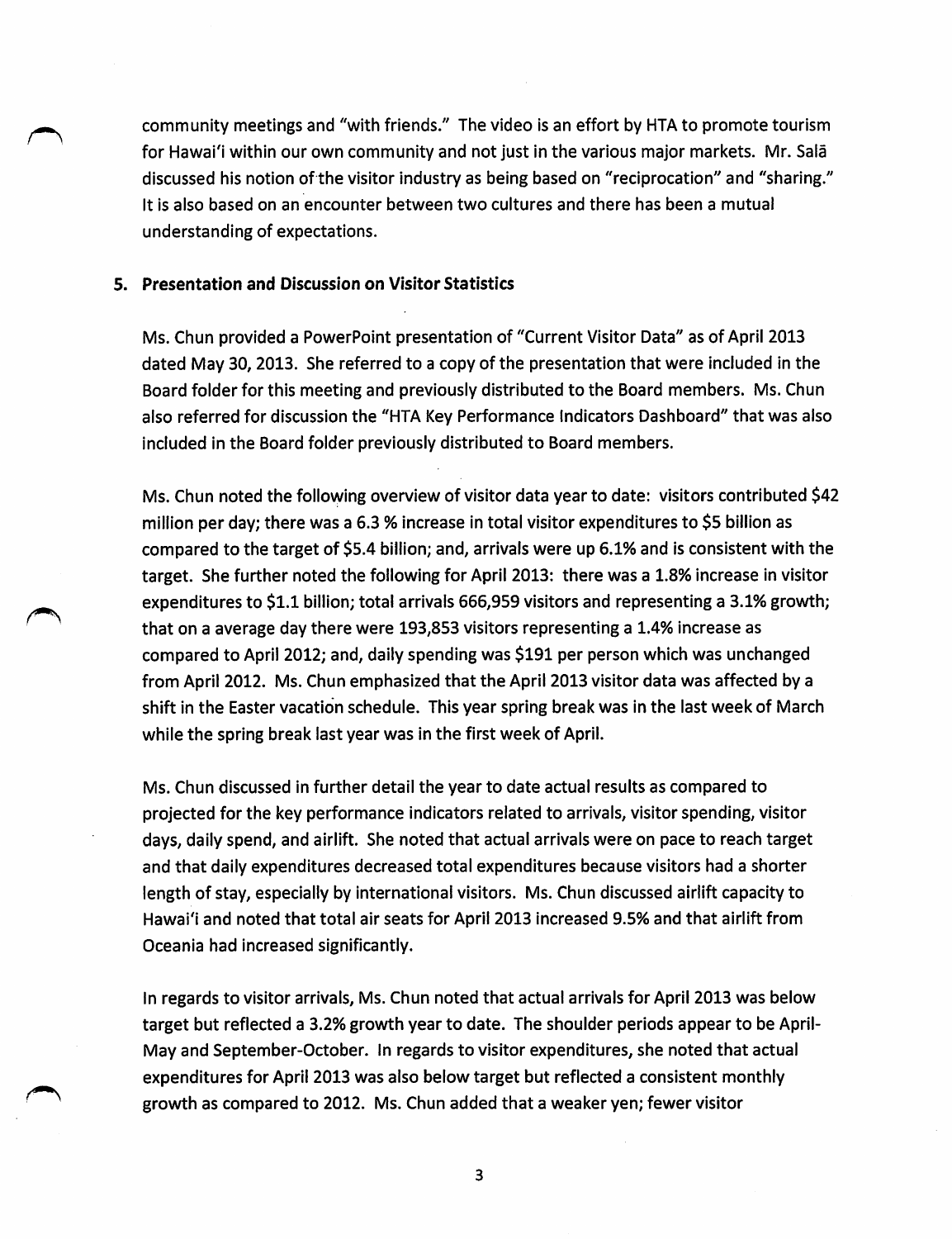expenditures on "luxury packages;" and, a decline in shopping affected expenditures by Japan visitors. The highest growth in expenditures was for lodging (11.3%) and transportation (3%).

In regards to occupancy, Ms. Chun noted that for March 2013 the statewide occupancy was 79.1% and the average daily rate ("ADR") was an "all time high" of \$236. As a result of the high ADR, there was an increase in condominium usage of 6.5%. She concluded her presentation by providing the January to April visitor data comparing actual to target for each major market area. She added that there was a significant increase in visitors from the meetings, conventions and incentive market ("MCl'') due to four events being conducted at the HCC.

Mr. Kimura expressed the need for the new budget for fiscal year 2014 to address the "target issues.'' He asked that we should maintain a reference to the original targets in the visitor data presented to the Board to ensure accountability. He added that information should also be provided to explain why a target was adjusted and whether there was a reallocation of funds to increase or support "traffic" in a market. Mr. Uchiyama responded that "at times targets may be adjusted because of conditions in the market" and not in response to the reallocation of funds.

Mr. Corteway stated that "targets should never be revised." Instead, comments should be provided on why the targets were or were not achieved. Mr. Uchiyama responded that the use of revised targets is "common to the industry" to "get optimum productivity out of the marketing partners." Mr. Corteway initiated a discussion on a distinction between using the targets to manage the contractual requirements with a contractor as compared to using targets when being discussed with the Board on a monthly basis. He stated that the Board would be interested in looking at "variances in the original budget." Mr. Williams tabled further discussion on this matter until the Board discusses the agenda item regarding the HTA 2014 fiscal year budget at this meeting.

#### 6. Presentation and Discussion on Airlift

Mr. Uchiyama provided a PowerPoint presentation of the current airline access capacity between Hawai'i and its major markets. He initially noted the level of airlift access in 2006 "was a very good year" and that this level was "eclipsed in 2012 going into 2013." During his presentation, he noted that 500,000 air seats in 2006 and 2007 were "connected" to the support of NCL cruise ships in the Hawai'i market at that time. In regards to domestic air seats, Mr. Uchiyama stated that he "was initially concerned" with the seat capacity on

4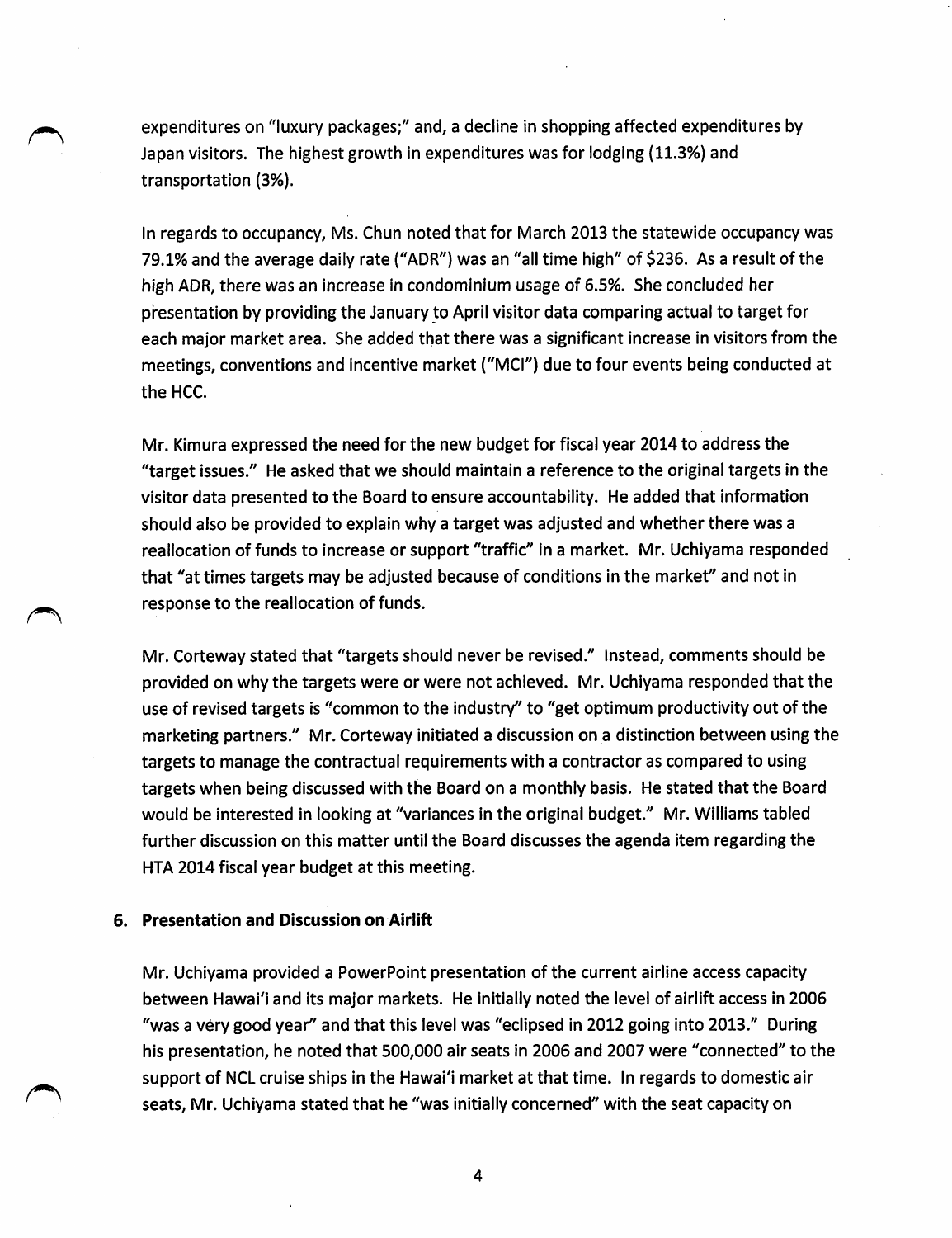flights originating in Oakland, San Jose and San Diego at the beginning of the year. He is now seeing in the second quarter a "slight deterioration" out of Oakland and San Jose while San Diego flights are "holding their own." He expressed "concern" as the year progresses and will continue monitoring the flights from the East coast, especially the infrequency of flights from JFK and once a week service from Washington, D.C.

In regards to international air seats, Mr. Uchiyama discussed the current growth in air seats exceeding the previous peak years of 2006 and 2007. He added that the growth in the Japanese market continues with the addition of new origination points such as Sendai and new carriers such as Korean Air starting up its Narita/Honolulu service.

Mr. Uchiyama discussed the current airfares for flights in July 2013 between San Francisco and Honolulu as a "measuring stick." He noted that in July the San Francisco flight would cost more than \$1,000 but would drop to a little more than \$500 in September and October during the shoulder season. In March 2013, airfares for flights from the West coast were in the \$300 range. He expressed the view that this represents a "changing landscape." He stated that airfare for flights from Washington, D.C. showed great fluctuations and "never really getting off the ground" despite "promotional fares in the market."

Mr. Uchiyama continued his presentation with a discussion of international air seats during the second quarter and stated we will continue to see "tremendous growth." However, he noted that the Fukuoka market remains a "big concern" by being "over served" by two carriers. In Korea, he stated that with four flights a day by three carriers there may be a "reduction in frequencies out of a couple of the carriers" and especially for midweek travel out of Inchon. For Shanghai, it is showing more growth with three flights but should be five flights a week. For Auckland, Hawaiian Airlines entry into the market has made competition "interesting to watch." In summary, Mr. Uchiyama stated that we were very optimistic at the beginning of the year. However, with the reduction in "load factor" and the over saturation in seat inventory in certain markets, Mr. Uchiyama expressed the belief that airlines would be "making adjustments for the balance of the year." Consequently, the current 2013 forecasts for total scheduled seats to Hawai'i are being adjusted to reduce the level of yearly increase that was originally forecasted to 4.5%.

In response to a question from Mr. Fried, Mr. Uchiyama initiated a discussion on the various aircraft that would or could be flying to Hawai'i, including whether the Honolulu International Airport runway and jet way could carry the daily load of the Air Bus 380.

5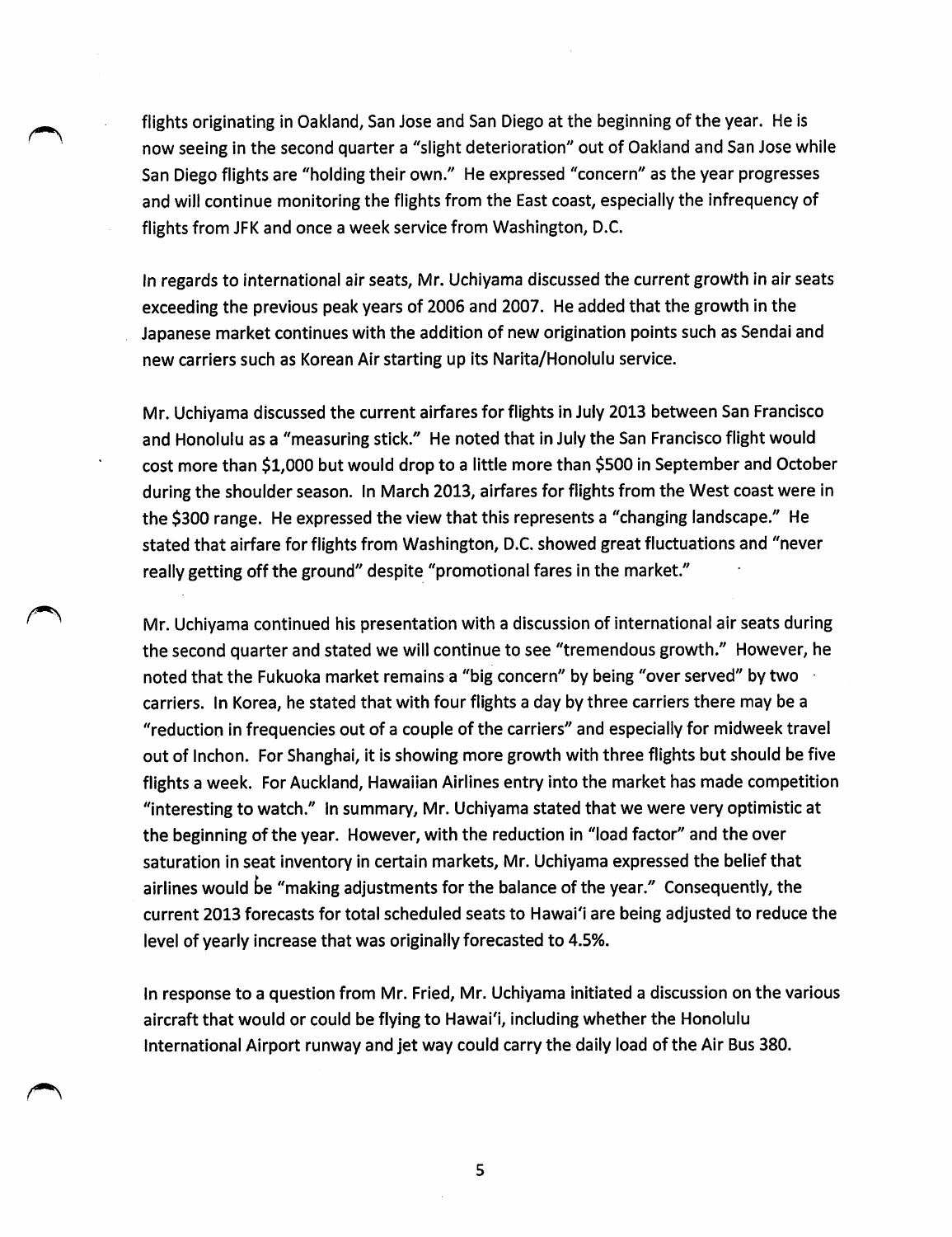Mr. Fitzgerald noted that when passengers missed a connecting flight to a neighbor island, they had a difficult time re-booking another flight. He asked whether Hawaiian Airlines would increase its Interisland flights. Mr. Uchiyama responded that various major carriers have inquired about alternative interisland carriers such as Go! and Island Air. However, the service offered by these alternative interisland carriers remains a concern. In response to an additional question from Mr. Fitzgerald regarding how HTA could enhance air seats to Kona, Mr. Uchiyama discussed the various marketing initiatives currently being implemented by the marketing partners and by the Kona International Airport.

#### 7. Approval of HTA's Financial Reports

In response to a question asked at the last Board meeting held on April 25, 2013 whether the targets were adjusted when the FY 2013 HTA budget was revised to reallocate funds within the Business Destination Management and Signature Events category, Mr. Togashi reported that there were no changes to the targets.

Mr. Togashi began his presentation of the HTA financial statements for the month ending March 31, 2013 by referring to the written summary and financial statements contained in the Board folder for this meeting that was previously distributed to the Board members.

The following financial statements covering the HTA Special Fund as of March 31, 2013 were distributed to the Board and discussed by Mr. Togashi: Expenditure Statement-Prior Year Funds FY 2013 as of month ended 3/31/2013; Income Statement-Current Year Appropriation (Modified Cash Basis) FY 2013 as of month ended 3/31/2013; Budget Statement FY 2013 as of month ended 3/31/2013; Balance Sheet (Modified Cash Basis) FY 2013 as of month ended 3/31/2013; Schedule of Reserve Balance FY 2013 as of month ended 3/31/2013; and, Revenue-Actual vs. Forecast FY 2013, 34.2%or \$71 million FY 2012/2013. He noted that as of May 31, 2013, \$71.7 million was budgeted and of that amount approximately \$64.7 million was either contracted or committed. He also added that the \$71 million "cap" or limitation on HTA's receipt of TAT revenues deposited into the Tourism Special Fund in FY 2013 was reached in March 2013.

Mr. Togashi further discussed the following financial statements previously distributed to the Board as of March 31, 2013, covering the Convention Center Enterprise Special Fund: Income Statement-Current Year Appropriation (Modified Cash Basis) FY 2013 as of month ended 3/31/2013; Budget Statement FY 2013 as of month ended 3/31/13; Balance Sheet (Modified Cash Basis) FY 2013 as of month ended 3/31/13; Revenue-Actual vs. Forecast FY 2013,17.3% or \$33 million; and. Rolling Forecast for the eight months ending 3/31/2013.

6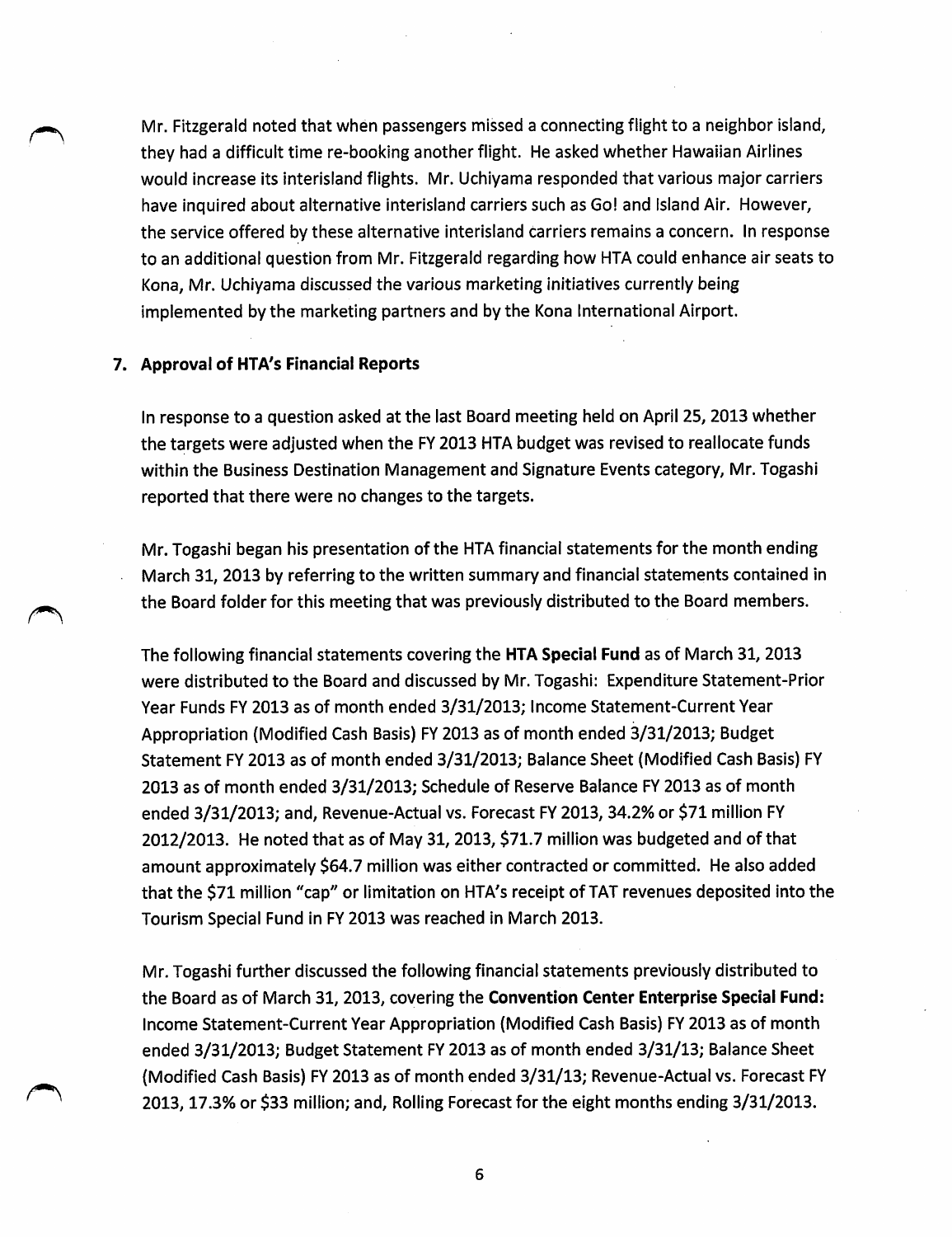Mr. Togashi noted that as of March 31, 2013, the convention center operating loss was approximately \$400,000 less than budgeted. SMG is spending according to budget. He also added that the \$33 million "cap" or limitation on HTA's receipt of TAT revenues deposited into the Convention Center Enterprise Special Fund was reached in March 2013.

Mr. Togashi referred to a written Summary of Investments issued by the Bank of Hawai'i for the period March 1-31, 2013. The Summary was included in the Board folder previously distributed to the Board members. He initiated a discussion of the various investments held by HTA through the Bank of Hawai'i. In regards to the HTA Special Fund, approximately \$35 million is currently invested in U.S. Treasury Obligations and U.S. Government Agencies securities. In regards to the Convention Center Enterprise Special Fund, approximately \$2.4 million is invested in U.S. Government Agencies securities. In regards to the HTA Tourism Emergency Trust Fund, approximately \$5 million is invested in U.S. Treasury Obligations and U.S. Government Agency securities. Mr.Togashi discussed the \$10.7 million maintained by SMG for the repair and maintenance of the convention center that is also being invested.

Mr. Togashi reported that the various investments comply with the HTA Investment Policy dated March 29, 2012. (A copy of the HTA Investment Policy was included in the Board folder for this meeting and previously distributed to the Board members.) Finally, he discussed the various "investment yields" for each special fund. He stated that the "investment yields" were low for securities that are not short term but "go out" five years.

#### 8. Presentation and Discussion on Administrative Committee

Mr. Murdock referred to a staff report in the Board folder for this meeting and was previously distributed to the Board. Pursuant to the HTA By-Laws, the Administrative Standing Committee customarily consists of the Chair, Vice-Chair and previous Chair. Due to the recent appointment of Ms. Ewing as the Vice-Chair, staff recommended that Ms. Ewing be appointed to the Administrative Standing Committee.

Mr. Bloom made a motion to approve the appointment of Ms. Ewing as a member of the Administrative Standing Committee. The motion was seconded by Mr. Kimura and was unanimously approved without any reservation by any of the Board members present.

The meeting was recessed at 11:18 a.m. The meeting was reconvened at 11:38 a.m.

#### 9. Presentation and Discussion of HTA Plans and the Fiscal Year 2014 Budget